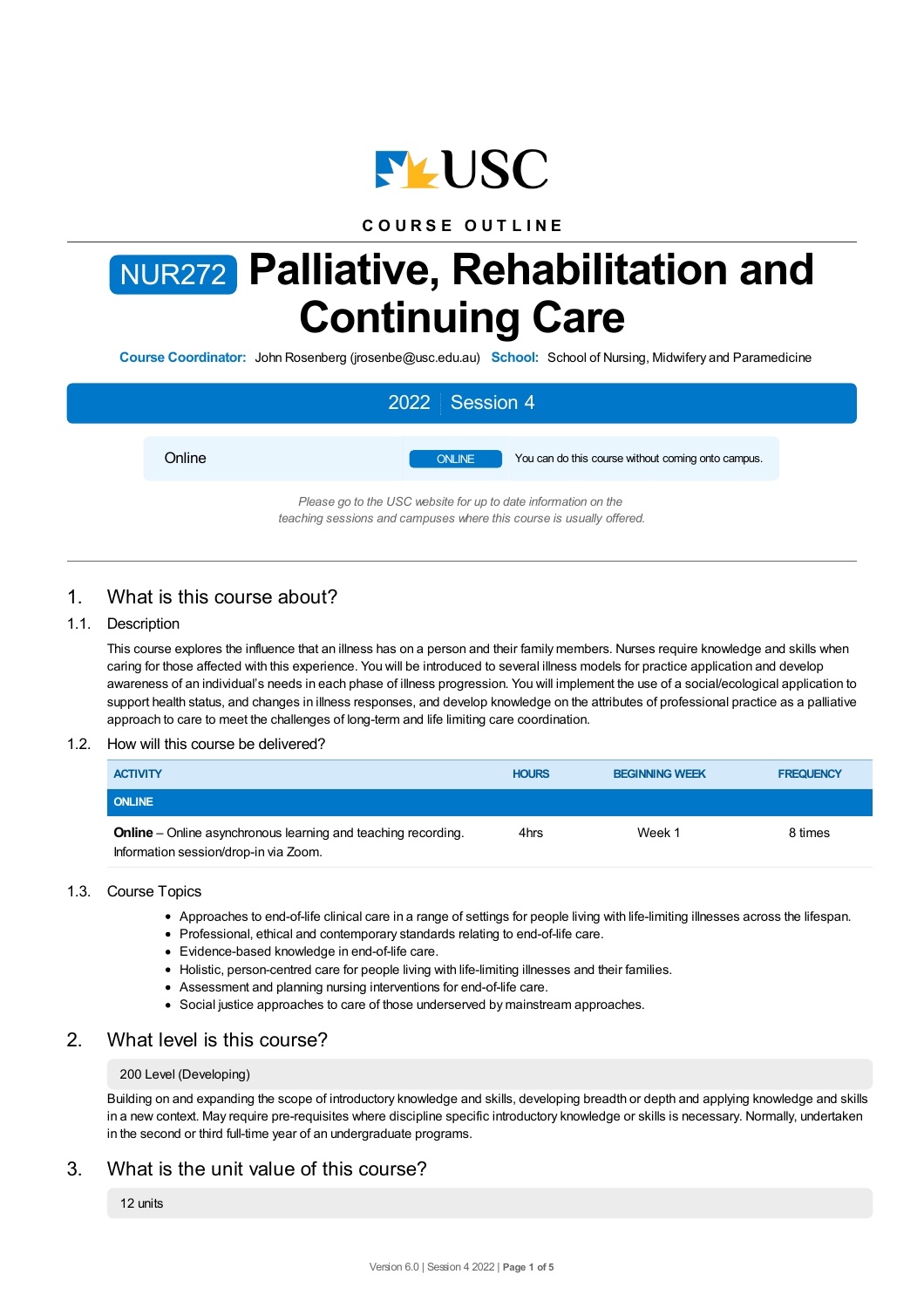# 4. How does this course contribute to my learning?

| <b>COURSE LEARNING OUTCOMES</b><br><b>GRADUATE QUALITIES</b>                                                                                                                                                                                                           |  |  |  |  |
|------------------------------------------------------------------------------------------------------------------------------------------------------------------------------------------------------------------------------------------------------------------------|--|--|--|--|
| Completing these tasks<br>successfully will contribute to<br>you becoming                                                                                                                                                                                              |  |  |  |  |
| Describe and apply models of care underpinning complex responses to an individual living with a<br>Knowledgeable<br>Engaged                                                                                                                                            |  |  |  |  |
| Recognise and analyse the major challenges of health and health delivery in the context of multiple<br>Creative and critical thinker<br>Ethical                                                                                                                        |  |  |  |  |
| Creative and critical thinker<br>Engaged                                                                                                                                                                                                                               |  |  |  |  |
| Learn of and apply core values as recognised by industry standards (eg: National Palliative Care<br>Knowledgeable<br>Standards) and discuss the importance of these core value with relevance to caring for those at the<br>Creative and critical thinker<br>Empowered |  |  |  |  |
| service settings and connect those to health communities using a social/ecological approach to                                                                                                                                                                         |  |  |  |  |

# 5. Am Ieligible to enrol in this course?

Refer to the USC [Glossary](https://www.usc.edu.au/about/policies-and-procedures/glossary-of-terms-for-policy-and-procedures) of terms for definitions of "pre-requisites, co-requisites and anti-requisites".

## 5.1. Pre-requisites

Enrolled in Program SC391, SC392

### 5.2. Co-requisites

Not applicable

### 5.3. Anti-requisites

Not applicable

## 5.4. Specific assumed prior knowledge and skills (where applicable)

Not applicable

# 6. How am Igoing to be assessed?

# 6.1. Grading Scale

## Standard Grading (GRD)

High Distinction (HD), Distinction (DN), Credit (CR), Pass (PS), Fail (FL).

## 6.2. Details of early feedback on progress

In the learning materials there are quizzes that are embedded in the content that allow you to understand your comprehension of key concepts. As you engage with them you will receive feedback that will prepare you for each assessment.

## 6.3. Assessment tasks

| <b>DELIVERY</b><br><b>MODE</b> | <b>TASK</b><br>NO. | <b>ASSESSMENT</b><br><b>PRODUCT</b> | <b>INDIVIDUAL</b><br><b>OR GROUP</b> | <b>WEIGHTING</b><br>$\frac{9}{6}$ | <b>WHAT IS THE</b><br><b>DURATION /</b><br><b>LENGTH?</b> | <b>WHEN SHOULD I</b><br><b>SUBMIT?</b> | <b>WHERE SHOULD I</b><br><b>SUBMIT IT?</b>                      |
|--------------------------------|--------------------|-------------------------------------|--------------------------------------|-----------------------------------|-----------------------------------------------------------|----------------------------------------|-----------------------------------------------------------------|
| All                            |                    | Literature Review<br>(or component) | Individual                           | 50%                               | 2000 words                                                | Week 5                                 | <b>Online Assignment</b><br>Submission with<br>plagiarism check |
| All                            | 2                  | Case Study                          | Individual                           | 50%                               | 2000 words                                                | Week 8                                 | Online Assignment<br>Submission with<br>plagiarism check        |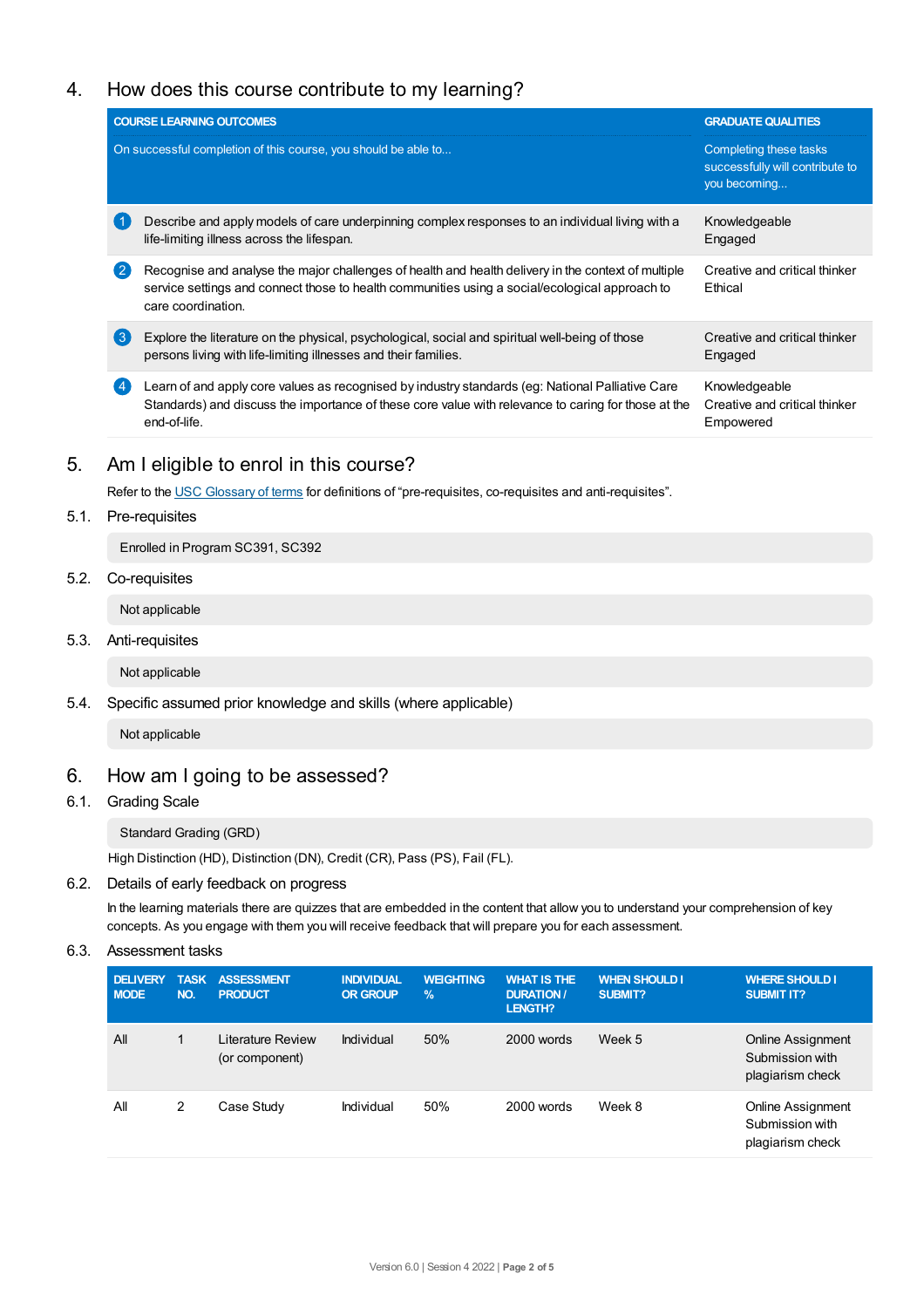#### **All - Assessment Task 1:** Literature Review

| <b>GOAL:</b>     | The goal of this assessment is to locate and critique current literature relevant to a selected topic in end-of-life care and<br>report the findings, focusing on their influence on nursing practice. |                                                                                                                                                                             |                                     |  |  |
|------------------|--------------------------------------------------------------------------------------------------------------------------------------------------------------------------------------------------------|-----------------------------------------------------------------------------------------------------------------------------------------------------------------------------|-------------------------------------|--|--|
| <b>PRODUCT:</b>  | Literature Review (or component)                                                                                                                                                                       |                                                                                                                                                                             |                                     |  |  |
| <b>FORMAT:</b>   | You will present a written literature review in the format that will be provided to you.<br>You will use the current APA 7 referencing style.                                                          |                                                                                                                                                                             |                                     |  |  |
| <b>CRITERIA:</b> | No.                                                                                                                                                                                                    |                                                                                                                                                                             | <b>Learning Outcome</b><br>assessed |  |  |
|                  |                                                                                                                                                                                                        | Recognition of a selected core value and its relevance to palliative care provision and<br>discussion of the influence of the core value to end of life care.               | 4                                   |  |  |
|                  | 2                                                                                                                                                                                                      | Critique of the key findings and concepts in the literature and inclusive of Table.<br>Correct application of APA 7 referencing style and effective academic communication. | $\left(3\right)$                    |  |  |
|                  |                                                                                                                                                                                                        |                                                                                                                                                                             |                                     |  |  |

#### **All - Assessment Task 2:** Case Study

| <b>GOAL:</b>     | The goal of this assessment is for you to apply knowledge to practice in a selected case study to demonstrate skills in<br>assessment and person-centred care planning.                                           |                                     |  |  |  |  |
|------------------|-------------------------------------------------------------------------------------------------------------------------------------------------------------------------------------------------------------------|-------------------------------------|--|--|--|--|
| <b>PRODUCT:</b>  | Case Study                                                                                                                                                                                                        |                                     |  |  |  |  |
| <b>FORMAT:</b>   | You will present a written case study report in a format that will be provided to you.<br>You will use the current APA 7 referencing style.                                                                       |                                     |  |  |  |  |
| <b>CRITERIA:</b> | No.                                                                                                                                                                                                               | <b>Learning Outcome</b><br>assessed |  |  |  |  |
|                  | Demonstrate critical thinking in the decision making, care planning, care delivery and<br>management which align to the socioecological framework.                                                                |                                     |  |  |  |  |
|                  | 2<br>Provide rationales for factors that may facilitate (contribute to) or hinder goals in the<br>management of the case. Correct application of APA 7 referencing style and effective<br>academic communication. | $\overline{2}$                      |  |  |  |  |
|                  |                                                                                                                                                                                                                   |                                     |  |  |  |  |

## 7. Directed study hours

A 12-unit course will have total of 150 learning hours which will include directed study hours (including online if required), self-directed learning and completion of assessable tasks. Directed study hours may vary by location. Student workload is calculated at 12.5 learning hours per one unit.

## 8. What resources do I need to undertake this course?

Please note: Course information, including specific information of recommended readings, learning activities, resources, weekly readings, etc. are available on the course Canvas site– Please log in as soon as possible.

#### 8.1. Prescribed text(s) or course reader

There are no required/recommended resources for this course.

#### 8.2. Specific requirements

Not applicable

# 9. How are risks managed in this course?

Health and safety risks for this course have been assessed as low. It is your responsibility to review course material, search online, discuss with lecturers and peers and understand the health and safety risks associated with your specific course of study and to familiarise yourself with the University's general health and safety principles by reviewing the online [induction](https://online.usc.edu.au/webapps/blackboard/content/listContentEditable.jsp?content_id=_632657_1&course_id=_14432_1) training for students, and following the instructions of the University staff.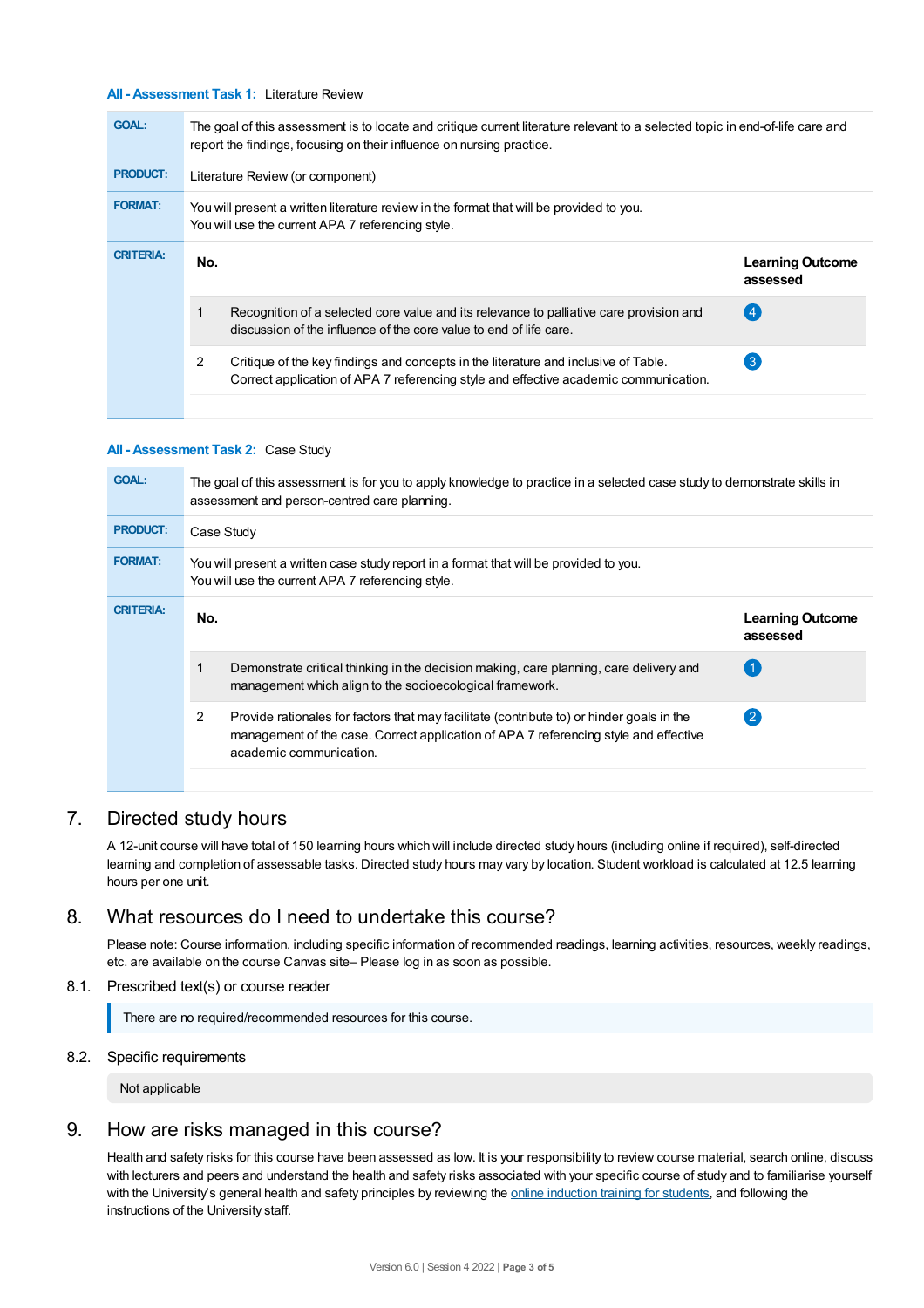# 10. What administrative information is relevant to this course?

## 10.1. Assessment: Academic Integrity

Academic integrity is the ethical standard of university participation. It ensures that students graduate as a result of proving they are competent in their discipline. This is integral in maintaining the value of academic qualifications. Each industry has expectations and standards of the skills and knowledge within that discipline and these are reflected in assessment.

Academic integrity means that you do not engage in any activity that is considered to be academic fraud; including plagiarism, collusion or outsourcing any part of any assessment item to any other person. You are expected to be honest and ethical by completing all work yourself and indicating in your work which ideas and information were developed by you and which were taken from others. You cannot provide your assessment work to others.You are also expected to provide evidence of wide and critical reading, usually by using appropriate academic references.

In order to minimise incidents of academic fraud, this course may require that some of its assessment tasks, when submitted to Canvas, are electronically checked through Turnitin. This software allows for text comparisons to be made between your submitted assessment item and all other work to which Turnitin has access.

#### 10.2. Assessment: Additional Requirements

Eligibility for Supplementary Assessment

Your eligibility for supplementary assessment in a course is dependent of the following conditions applying:

The final mark is in the percentage range 47% to 49.4% The course is graded using the Standard Grading scale You have not failed an assessment task in the course due to academic misconduct.

#### 10.3. Assessment: Submission penalties

Late submission of assessment tasks may be penalised at the following maximum rate:

- 5% (of the assessment task's identified value) per day for the first two days from the date identified as the due date for the assessment task.

- 10% (of the assessment task's identified value) for the third day - 20% (of the assessment task's identified value) for the fourth day and subsequent days up to and including seven days from the date identified as the due date for the assessment task. - A result of zero is awarded for an assessment task submitted after seven days from the date identified as the due date for the assessment task. Weekdays and weekends are included in the calculation of days late. To request an extension you must contact your course coordinator to negotiate an outcome.

#### 10.4. SafeUSC

USC is committed to a culture of respect and providing a safe and supportive environment for all members of our community. For immediate assistance on campus contact SafeUSC by phone: 07 [5430](tel:07%205430%201168) 1168 or using the [SafeZone](https://www.safezoneapp.com) app. For general enquires contact the SafeUSC team by phone 07 [5456](tel:07%205456%203864) 3864 or email [safe@usc.edu.au](mailto:safe@usc.edu.au).

The SafeUSC Specialist Service is a Student Wellbeing service that provides free and confidential support to students who may have experienced or observed behaviour that could cause fear, offence or trauma. To contact the service call 07 [5430](tel:07%205430%201226) 1226 or email [studentwellbeing@usc.edu.au](mailto:studentwellbeing@usc.edu.au).

#### 10.5. Study help

For help with course-specific advice, for example what information to include in your assessment, you should first contact your tutor, then your course coordinator, if needed.

If you require additional assistance, the Learning Advisers are trained professionals who are ready to help you develop a wide range of academic skills. Visit the Learning [Advisers](https://www.usc.edu.au/current-students/student-support/academic-and-study-support/learning-advisers) web page for more information, or contact Student Central for further assistance: +61 7 5430 2890 or [studentcentral@usc.edu.au](mailto:studentcentral@usc.edu.au).

#### 10.6. Wellbeing Services

Student Wellbeing provide free and confidential counselling on a wide range of personal, academic, social and psychological matters, to foster positive mental health and wellbeing for your academic success.

To book a confidential appointment go to [Student](https://studenthub.usc.edu.au/) Hub, email [studentwellbeing@usc.edu.au](mailto:studentwellbeing@usc.edu.au) or call 07 5430 1226.

#### 10.7. AccessAbility Services

Ability Advisers ensure equal access to all aspects of university life. If your studies are affected by a disability, learning disorder mental health issue, injury or illness, or you are a primary carer for someone with a disability or who is considered frail and aged, [AccessAbility](https://www.usc.edu.au/learn/student-support/accessability-services/documentation-requirements) Services can provide access to appropriate reasonable adjustments and practical advice about the support and facilities available to you throughout the University.

To book a confidential appointment go to [Student](https://studenthub.usc.edu.au/) Hub, email [AccessAbility@usc.edu.au](mailto:AccessAbility@usc.edu.au) or call 07 5430 2890.